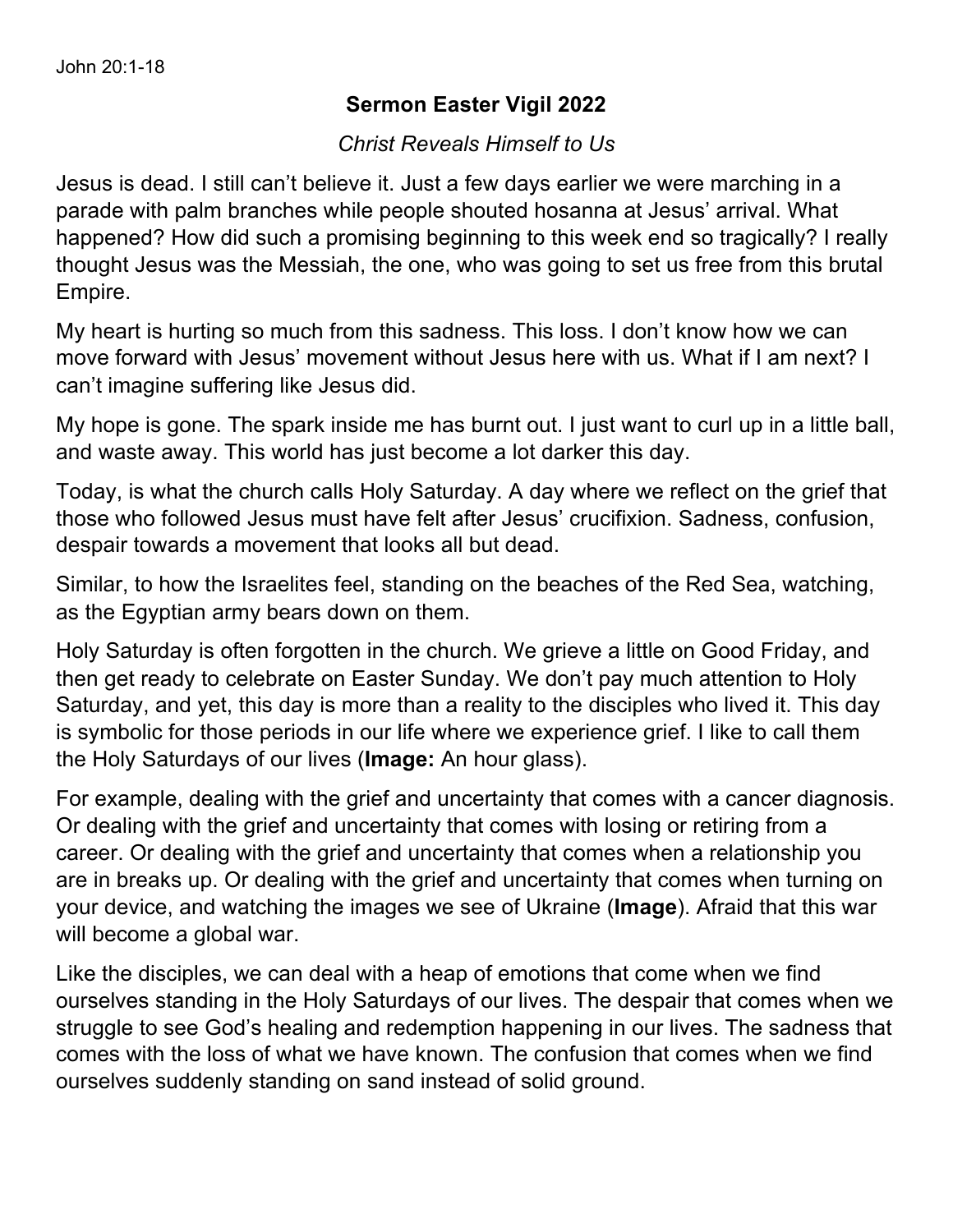Holy Saturdays are not foreign to us. Sometimes we try to ignore these days. Sometimes we try to hide on these days. But eventually the grief overwhelms us, and we are forced to deal with it.

In our gospel this evening, John gives us a very well thought out description of the grief Mary Magdalene feels as she processes Jesus' crucifixion. Remember unlike the majority of disciples, Mary stood at the foot of the cross, watching Jesus suffer.

When Mary arrives at the tomb, she sees the rock slipped away. What was supposed to be an opportunity to come and pay her respects, as well as, finish a burial ritual, has turned into a re - traumatization of the loss she has experienced.

Mary is concerned that someone has taken Jesus' body. After a short interlude where Peter and the unknown disciple come and witness the empty tomb, Mary is left alone. Weeping.

When she peers in, she sees two angels there, ready to comfort her with the good news that Jesus has risen. Unfortunately, Mary is so overwhelmed with her grief that she is unable to hear what the angels have to say.

Then Jesus appears to Mary. Again, Mary's tears are rushing down her face so much so that she can't see Jesus. She assumes he is the gardener, and again pleas for the return of Jesus' body. It was very common in those days for people to steal bodies from their tombs.

When Jesus sees how consumed Mary is by her grief, he calls out compassionately, Mary. In this moment, Mary is able to see Jesus.

Suddenly, Mary's grief is no longer paralyzing her from seeing the risen Christ. Mary is empowered to go to the others to tell them what she has seen.

The spark is back. The hope in Jesus' movement is reborn (**Image**).

What Mary, the disciples, and all those who have chosen to follow Jesus have found is that in the midst of the Holy Saturdays of our Lives the risen Christ reveals himself to us. Transforming our despair into hope. Transforming our sadness into joy. Transforming our confusion into belief.

Like what the Israelites find when God liberates them from Egypt. When Moses strikes the Red Sea. Parting the waters. Giving God's people a safe passage to the Promised Land.

We see that even though we experience grief in our lifetime, we also, experience the resurrection. We experience God's healing, redemption, and new life (**Image**).